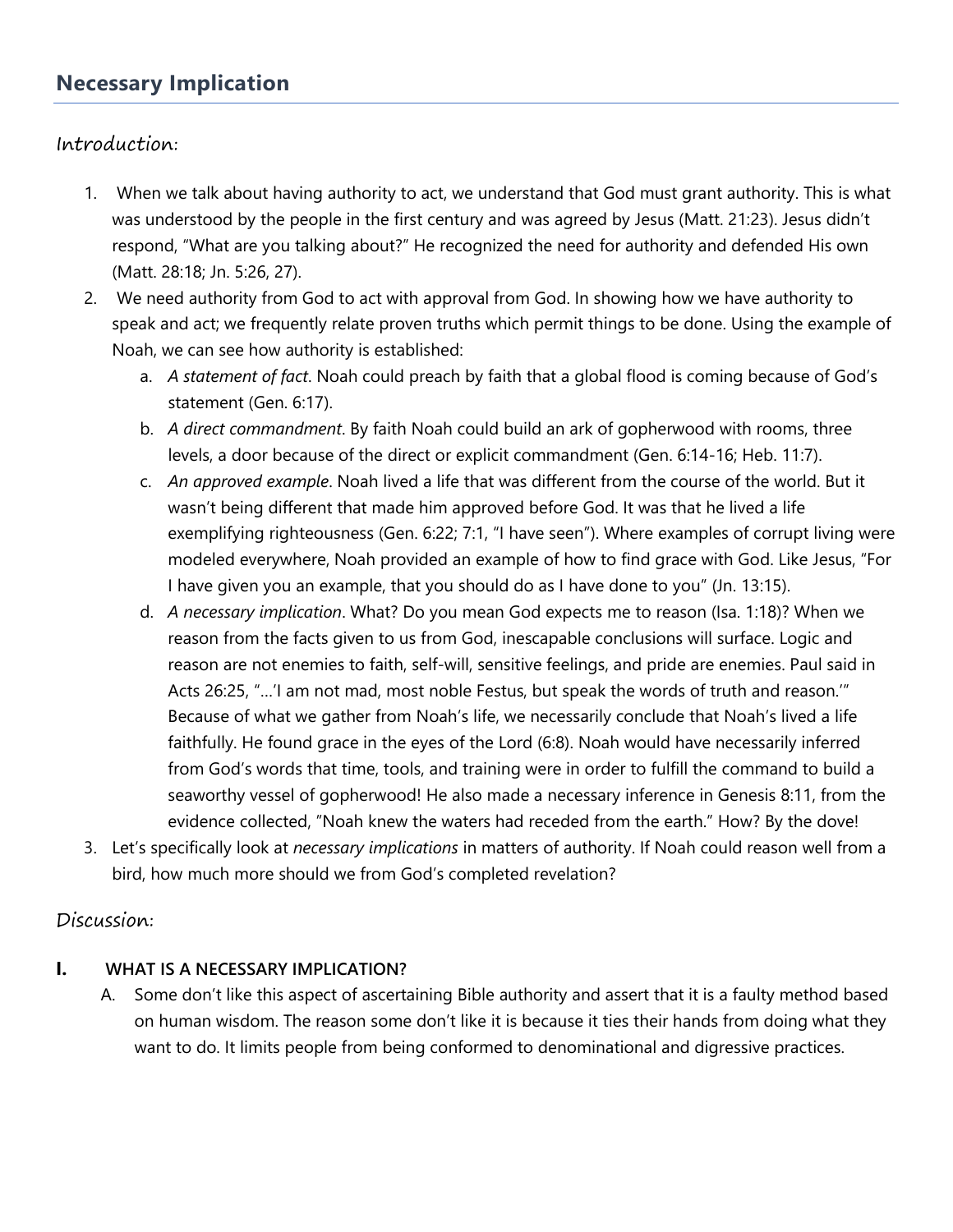- B. "Implication" "The conclusion that can be drawn from something although it is not explicitly stated." [1](#page-1-0)
	- 1. Notice that it is a "conclusion." It is a conclusion that is drawn from something. It is a conclusion that is not explicitly stated. An implication is therefore implicitly taught rather than explicitly explained.
	- 2. It is also something that requires more *thought;* it drives us to *conclusions*.
- C. "Necessary" a legal definition from *US Legal, Inc*.
	- 1. God created us to be thinking individuals. The Bible is not merely a book of commands, but God challenges us to think and conclude various things to be true/false or good/evil (cf. Heb. 5:12-14). I suggest that it is this form of authority that builds babes into skilled reasoners.
	- 2. So the Bible is a book of explicit teaching in *commands* and *statements* as well as implicit teaching with necessary inferences we must understand, conclusions that are insinuated.
- D. "Necessary" This adjective modifies implication. When something is necessary, it is forced, required, compulsory, imperative, essential, indispensable. A necessary conclusion, it is not a possible conclusion, *but an irresistible fact*. Frost forms when temperatures are below freezing.
	- 1. We should steer clear of preaching *unnecessary* implications. I've heard preachers assert implications that are not necessarily necessary! Unnecessary implications are not authoritybased, but presumptuous human opinion.
		- a) Assuming that because God is love would somehow conclude that God cannot be severe against sin is reaching a false inference.
		- b) Asserting that grace requires no work of faith is a false conclusion that doesn't consider all the data revealed on the subject.
	- 2. The disciples made an unnecessary implication in John 21:21-23. We must uphold what is forced and stray away from what is imagined. The reason false implications are made is because people do not consider all that is given on the subject. That enemy one to NI (cf. Psa. 119:160).
- E. I like what Ronny Hinds penned in an article on this subject, "Implications require us to consider the facts and understand the necessary conclusions/implications those facts require. The two words of major importance in that last sentence are 'require' and 'necessary.' I am not talking about any inference or thought we might generally or casually infer, but what God has specifically implied. There is a vast difference between those two ideas. God's implications are bound upon us because God has placed them in His Word. We are not, I repeat, we are not dealing with human wisdom/reasoning/ideas, but with God's implications."<sup>[2](#page-1-1)</sup>

**II. AN EXPLICIT STATEMENT OR COMMAND CAN NECESSARILY IMPLY SOMETHING WE MUST INFER**

**A.** Genesis 6:14. Gathering all the information God gave to Noah, would force Noah to necessarily conclude that the *material* of the ark must *only* be gopherwood. Necessary inference brings us a clear and yet rigid understanding that gopherwood excludes all other kinds of wood. God does not have to explicitly prohibit the other wood. *He need only to specify the one to use.*

<span id="page-1-0"></span><sup>&</sup>lt;sup>1</sup> "Implication: Definition of Implication by Lexico." *Lexico Dictionaries* | *English*, Lexico Dictionaries, www.lexico.com/en/definition/implication.

<span id="page-1-1"></span><sup>2</sup> Hinds, Ronny E. "Necessary Implications." *Knollwood Church of Christ*, www.knollwoodchurch.org/yr2015/f04\_necessary\_implications.html.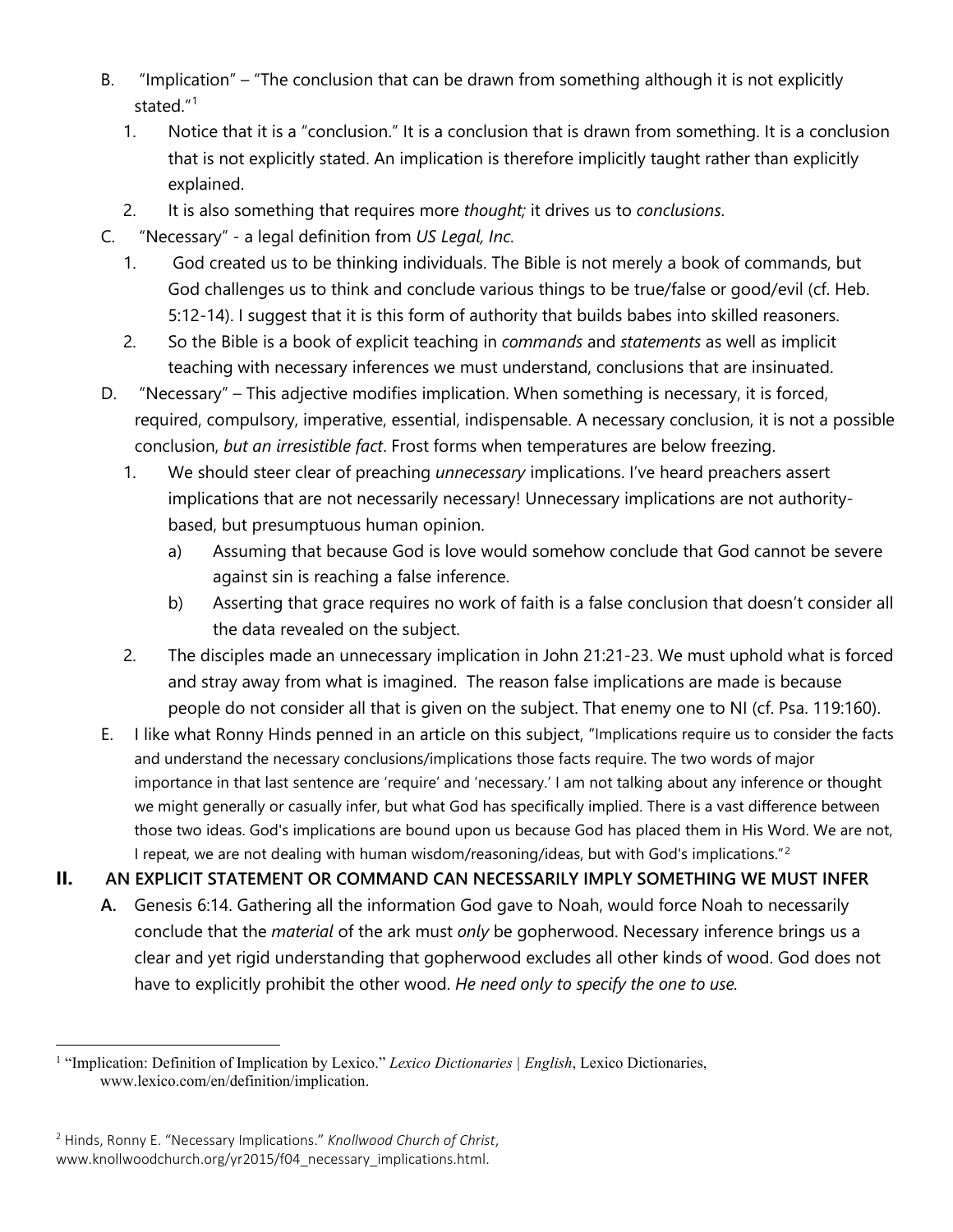- **B.** The statement that *the Levites shall perform the work of the tabernacle of meeting* (Num. 18:23) necessarily implies that *only* the Levites, and no other tribe shall do this work. God doesn't have to explicitly exclude all other tribes. They are implicitly excluded! David, Uzza, and Uzziah all learned this (1 Chron. 13:9, 10; 15:2, 13, 14; 2 Chron. 26:18). The silence of God is not permissive but prohibitive.
- **C.** In Hebrews 7:14, 15, it is understood that Jesus is our priest.
	- **1.** The dilemma existed in the fact that no one from any other tribe other than Levi could serve as priest. Uzziah was a king from Judah and could not.
	- **2.** Jesus is from Judah and cannot serve as a priest on earth under that Law (Heb. 8:4, according to the law). So what does this necessarily imply?
		- **a)** The Law of Moses and the priesthood are so closely connected in Scripture. Where one suffers, the other suffers. What happens to one happens to the other. Moses was from Levi and he was the lawgiver. He only spoke of Levi to attend the needs of the tabernacle and the descendants of Aaron to serve as priests. The priests administered the law (Mal. 2:6, 7).
		- b) The Holy Spirit is arguing that a change to one must necessarily imply a change to the other! It is evident that Jesus is high priest (cf. Heb. 7:15; 8:1), it necessarily implies a change of law and covenant (Heb. 7:12; 8:6-13). Do you want to know two very simple reasons why the Old Testament is old? First Jesus made it obsolete. Second, the Holy Spirit calls it "old."

### *Conclusion*:

- 1. Review
- 2. In the next lesson we will look at how NI are used in the Bible. We will see that God expects us to use it, that Jesus used it, that the apostles used it, and that uninspired men used it.
- 3. Let me encourage you to make a necessary implication about the changed priesthood and the changed law that we ended this lesson with.
	- a. The priesthood changed from Aaron to Jesus. The Law changed from a ministry of death and condemnation (2 Cor. 3:7, 9) to the perfect law of Liberty (Jas. 1:25). The first covenant was taken away to establish the second (Heb. 8:7, 13; 10:9). The Old Covenant purified the flesh, but not the conscience (9:13, 14). The first emphasized the physical, the second, the spiritual. The first with feckless animal blood, the second with God's blood (10:4, 10; Acts 20:28)!
	- b. The first was not faultless (8:7). He had already spoken of how it was weak and unprofitable (Heb. 7:18). Why? It made nothing perfect (7:19). It washed away no moral pollution or guilt, it was occupied by a weak priesthood, and its sacrifices failed—*it made nothing perfect*.
	- c. Its fault was that God found fault with those under it (8:8). As long as it remained, imperfection would be perpetuated. Therefore, God replaced it with what is perfect—*the perfect law of liberty*, with a perfect plan for the remission of sins, the perfect and sinless sacrifice for the cleansing of the conscience, and the enduring priesthood where Jesus is currently working on our behalf as our Mediator in heaven!
	- d. *Here is the necessary implication*: If God took all that away and replaced it with the best from heaven, who am I to spurn the invitation to take up the cross of Christ today, mortifying sin in repentance, washing its soul destructive effects away in baptism, and rising to honor the Lord with the balance my life? Here is a necessary conclusion for those who do spurn the invitation and